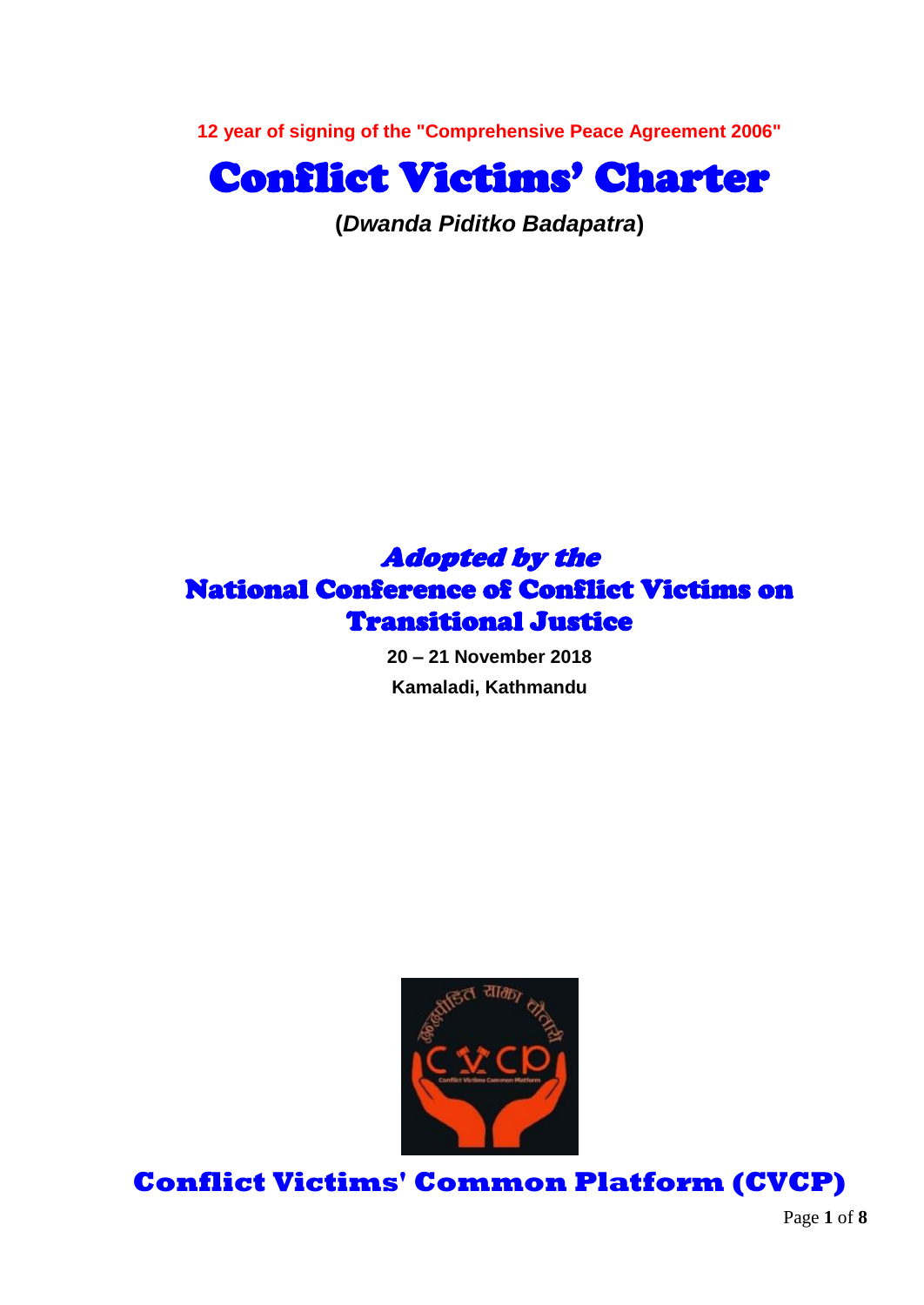#### **Preface**

During the decade of conflict in Nepal (1996 - 2006), unarmed citizens suffered killings, enforced disappearances, arbitrary detention, torture, rape and other types of sexual violence, as well as cruel, inhumane and degrading treatment. The period also saw property capture of thousands of citizens, illegal transfer of assets, arson and other types of destruction of property. Over the past dozen years, we the victims of the State as well as of the insurgents have been organising and conducting campaigns for justice as per our situation and abilities.

The Conflict Victims Common Platform (CVCP) came into being on 5 September 2014 through a national assembly of conflict victims and representative institutions. The organisation was formed to pursue a unified and effective voice for a victim-centric transitional justice process that protected the overall rights and interests of victims. We were united by our common understanding that one should lead one's case, and that representative institutions of victims are fully capable of organising and mobilizing for the cause.

The tasks of promulgating the new Constitution and management of the then Maoist combatants and weaponry have already been accomplished according to the Comprehensive Peace Accord (CPA). However, transitional justice that is so integral to the peace process remains in limbo. The Truth and Reconciliation Commission and the Commission of Investigation on Enforced Disappeared Persons, established some four years ago, have failed to achieve anything palpable as far as the conflict victims are concerned. The victims are seeking not only legal recourse, but the right to know the truth, justice and reparation, reconciliation, respect and memorialisation.

On 21 November 2018, 12 years to the day of the signing of the CPA, it is urgent to review the efforts for transitional justice and work to make the entire process victim-centric and human rights-friendly. With this in mind, over the past few weeks, the CVCP organised provincial conferences in five venues, Biratnagar, Janakpur, Kathmandu, Nepalgunj and Pokhara. The general recommendation of these meetings was that the conflict victims seek a comprehensive conclusion to the transitional justice process. The National Conference of Conflict Victims on Transitional Justice which met on 20-21 November 2018 in Kamaladi, Kathmandu, discussed the suggestions received from the provincial conferences. On the basis of the discussions, a draft declaration was prepared and finalised, which was then adopted by the assembly as the Charter of Conflict Victims (*Dwanda Piditko Badapatra*). (The Charter includes eight perambulatory paragraphs and 23 operative paragraphs.)

We thank the office bearers of CVCP, all organizations affiliated to CVCP, and the conflict victims at large who attended the various conclaves and shared their deepest concerns and provided valuable suggestions. It is their commitment to and aspiration for justice that made the Charter possible. For helping organise the provincial conclaves of conflict victims as well as the national conference, and for their help in the drafting of the Charter, we also extend thanks to Suman Adhikari, founding President of the Common Platform, and rights activists Sushil Pyakurel, Kanak Mani Dixit, Tika P. Dhakal, Geja Sharma Wagle and Yagya Raj Thapa.

The CVCP also acknowledges the institutional contribution of civil society and human rights organisations, the media and the international community in preparation of the Charter. We appeal to all for their continuous cooperation in bringing the transitional justice process of Nepal to a meaningful conclusion.

Janak Bahadur Raut Bhagi Ram Chaudhary Bhagi Ram Chaudhary General Secretary, CVCP and COV President, CVCP President, CVCP

*Wednesday, 21 November 2018, Kathmandu*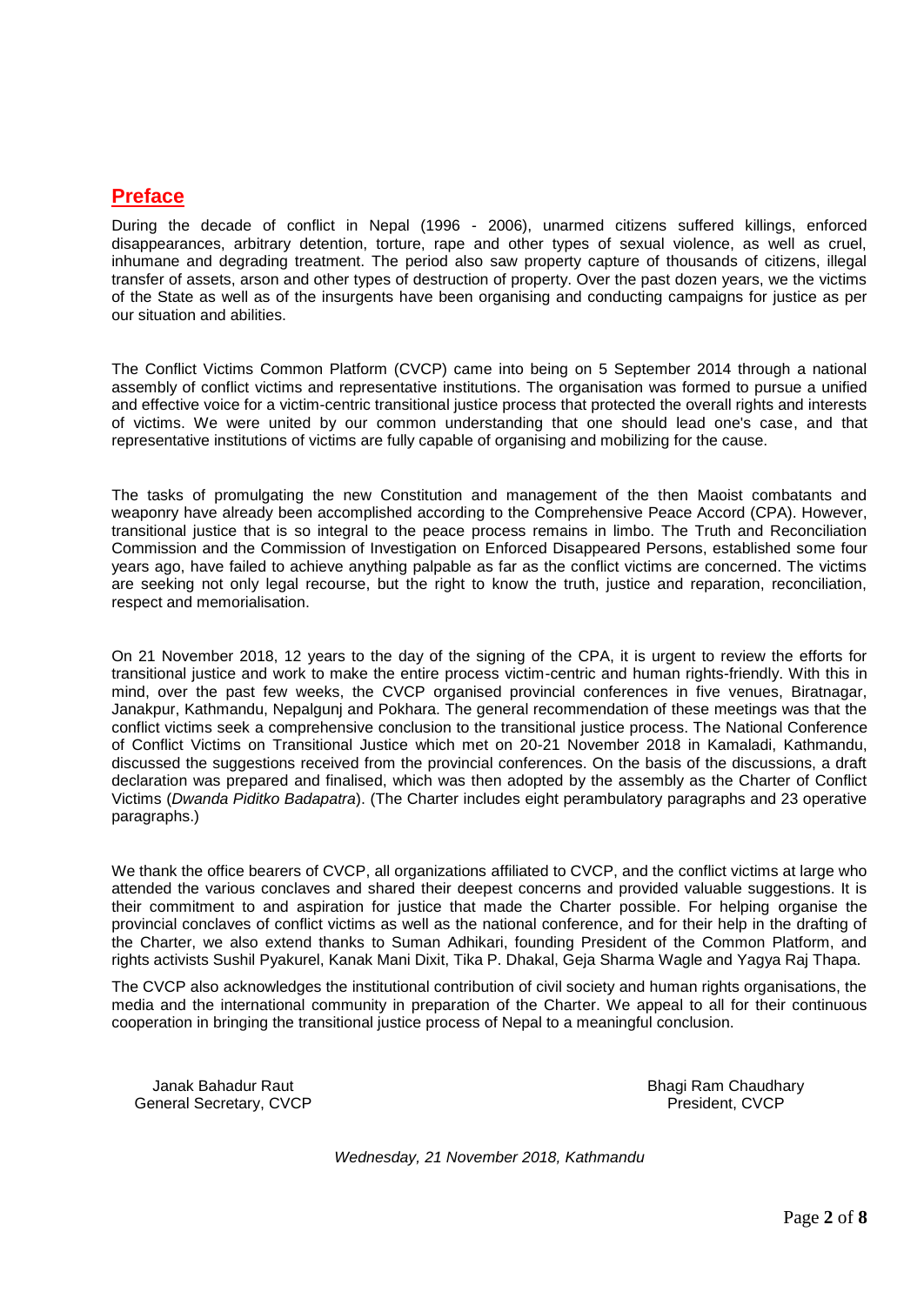# **Charter of Conflict Victims** *(Dwanda Piditko Badapatra)*

### **Adopted by the National Conference of Conflict Victims on Transitional Justice 20 – 21 November 2018, Kamaladi, Kathmandu**

### **Preamble**

We, the conflict victims affiliated with the Conflict Victims' Common Platform (CVCP),

**Internalising** the principle enunciated in Article 5.2.5 of the Comprehensive Peace Agreement (CPA) signed between the Government of Nepal and the then Maoist rebels on 21 November 2006 – "*Both sides agree to set up a high-level Truth and Reconciliation Commission through mutual agreement in order to investigate truth about persons engaged in serious human rights violations and involved in crimes against humanity, and to create an environment of reconciliation in society*.";

**Contemplating** the human rights principles and the fundamental rights guaranteed by the Constitution of Nepal (2015), promulgated to usher lasting peace and institutionalise the democratic republic and federalism through ending the political transition, following the peaceful settlement of the decade-long armed conflict;

**Following** the spirit of the verdicts and judicial principles enunciated by the Supreme Court of Nepal on transitional justice in difference instances;

**Respecting** the Universal Declaration of Human Rights and the various international treaties, conventions and covenants on human rights Nepal is signatory to;

**Reviewing** the agreements and understandings reached between the Government of Nepal, the political parties and organisations of conflict victims on various occasions;

**Recalling** the unique Nepali experience regarding the management of Maoist "arms and armies':

**Recognising** the need to review the ongoing transitional justice process and make it victimcentric and human rights-friendly, to bring Nepal"s transitional justice process to a meaningful conclusion through adherence to the basic principles of transitional justice such as truth-seeking, justice, reparation and institutional reforms to ensure non-repetition of human rights violations, based on the unique societal norms of Nepali society, and by adopting measures of reconciliation to ensure that conflicts do not recur in future;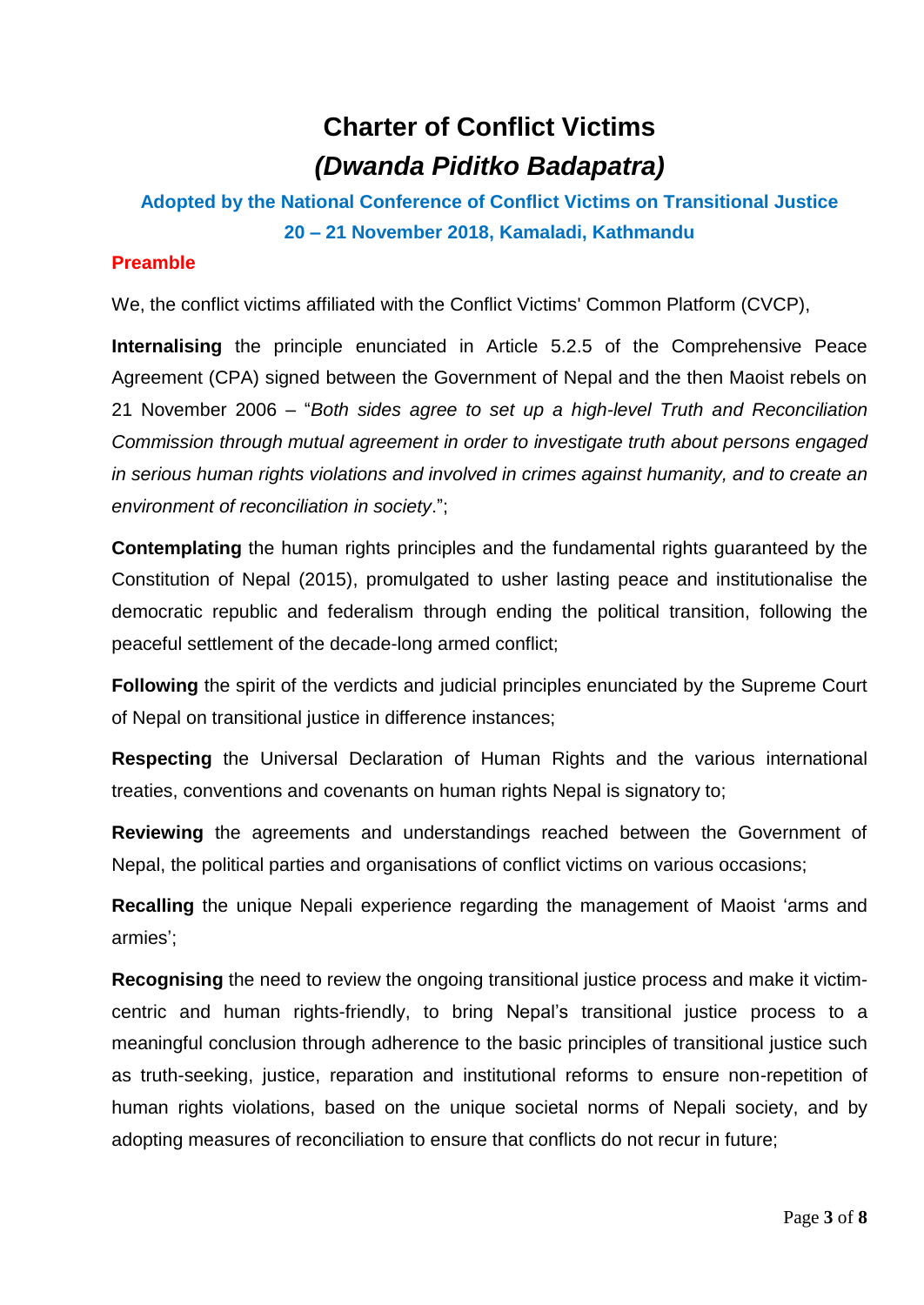**Hereby** unveil this CHARTER OF CONFLICT VICTIMS with the objective of assisting in the conclusion of Nepal"s transitional justice process in a manner that respects the dignity of the conflict victims and recognises their valuable contribution in ushering of social and political change.

- 1. In order to create a foundation of trust, the State, the then insurgents and the top leadership of the major political parties must through public acknowledgement express remorse and tender apologies for the human rights violations committed during the decade-long armed conflict.
- 2. Given that it is the absence of political will and underlying commitment that has failed to move the transitional justice process forward even after 12 years of inception of the peace process, the Head of Government and top leadership of the major political parties including the ruling Nepal Communist Party (NCP) and the main opposition Nepali Congress must publicly express their commitment to bring the transitional justice process to a meaningful conclusion in line with the Constitution of Nepal (2015), the Comprehensive Peace Accord (2006), and the sentiment of conflict victims, taking credible and concrete initiatives without delay.
- 3. Since conflict victims are the primary stakeholders of the transitional justice process, their meaningful participation in both the overall process and related mechanism(s) is mandatory. The Government of Nepal and the major political parties must therefore ensure obligatory involvement of conflict victims in the entire process of transitional justice hereafter.
- 4. The participation of major stakeholders the conflict victims, the State, the then insurgents and the major political parties – is mandatory in the transitional justice process. The National Human Rights Commission and civil society including human rights organisations should be consulted in the process. In this context, let it be clear that the conflict victims will not support decisions and processes designed according to the interests and convenience of the State, the then insurgents and the major political parties.
- 5. On the basis of the unique Nepali experience on the peace process, including "the management of arms and armies", we call for the establishment of a credible high-level mechanism with the involvement of all stakeholders in order to create an environment of openness and trust to proceed with the transitional justice process.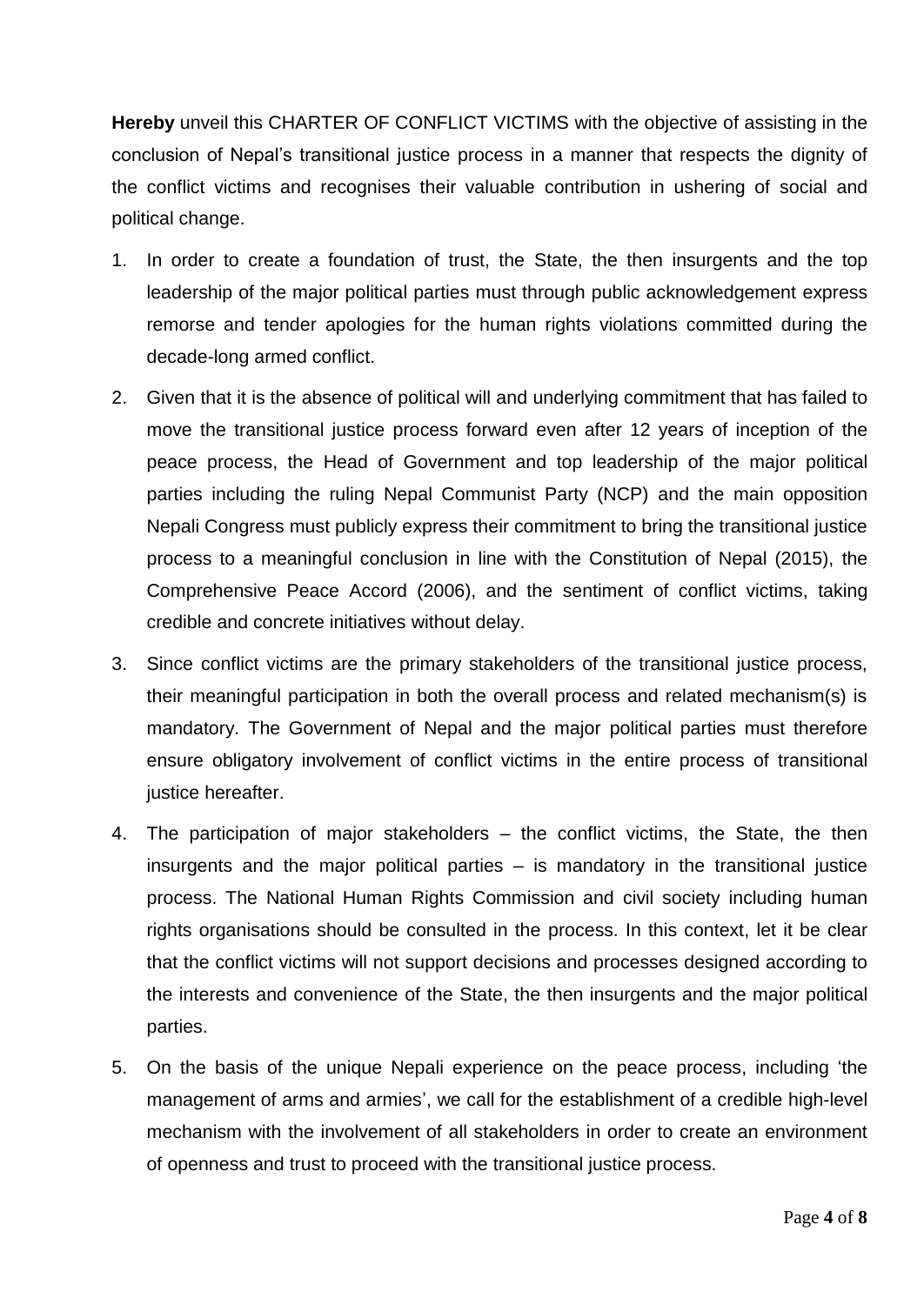- 6. Paying due regard to the Constitution of Nepal (2015); Comprehensive Peace Accord (2006); verdicts and mandamuses as well as principles enunciated by the Supreme Court on transitional justice; the various international treaties, conventions and covenants on human rights Nepal is signatory to; the agreements and understandings reached between the Government of Nepal, political parties and various organisations of conflict victims; international best practices; and the unique context and values of Nepali society – a document of common consensus on transitional justice must be drafted by the mechanism to be formed with the participation and consent of conflict victims. The prevailing policies and laws on transitional justice should be amended or rewritten on the basis of this document.
- 7. Both the Truth and Reconciliation Commission Act (2014) nor the Commission for Investigation on Enforced Disappeared Persons Act (2014) were adopted without any discussion with conflict victims. Neither is consonant with the spirit of transitional justice and their adoption was not guided by the objective to render justice to conflict victims by ending impunity. Hence, the conflict victims have rejected the very objective with which the government and major political parties unilaterally started transitional justice process. Since the very beginning, the conflict victims have distrusted the two commissions meant to deliver transitional justice – the Truth and Reconciliation Commission and the Commission of Investigation on Enforced Disappeared Persons – for their not being human rights-friendly and for going against the very spirit of transitional justice. Our distrust has been validated by the non-performance of the two commissions over the past four years, and today we regard the Truth and Reconciliation Commission and the Commission of Investigation on Enforced Disappeared Persons as having no relevance, purpose or utility.
- 8. In the event that the term of the two commissions is extended under the existing circumstances, the Government and political parties are hereby informed that the entire conflict victims community will be seek alternative recourse to justice. The demand is for both entities to be restructured on the basis of laws rewritten or amended with the consent of conflict victims. The commission(s) to be established thereafter must be impartial, independent, empowered and autonomous, with the goal of ending impunity and ensuring lasting peace through a transitional justice process that is transparent, gender-sensitive, inclusive and participatory.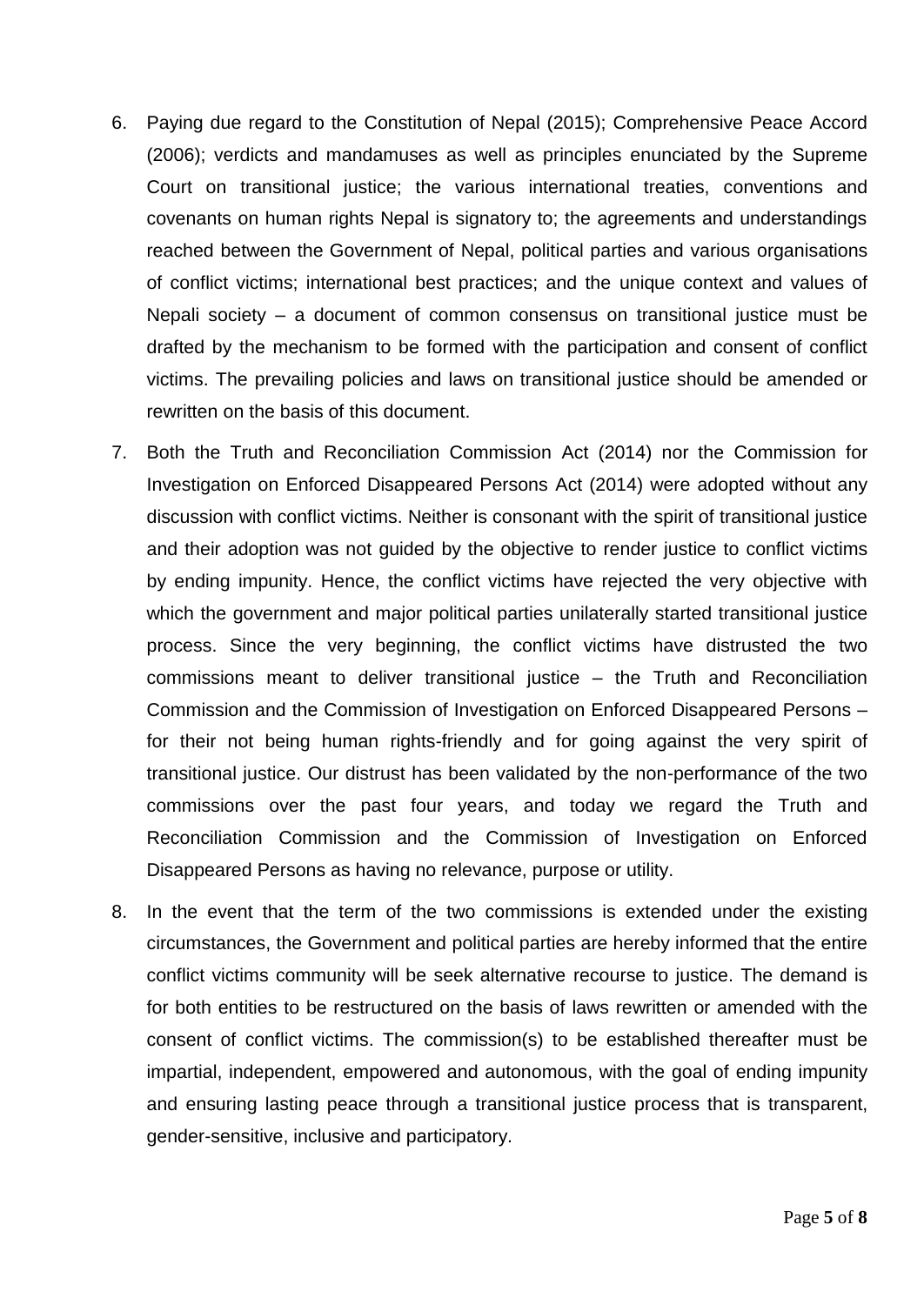- 9. Truth-seeking, justice and reparation for victims, prosecution and punishment for perpetrators, institutional reform, end of impunity and reconciliation – these are the core values of transitional justice as well as of the Comprehensive Peace Agreement (2006). The process to be initiated must adopt these core values of transitional justice. Any process or legislation that for the sake of expediency prioritises amnesty for perpetrators and undermines the principle of punishment for the offender and justice for the victim in the name of political consensus, transitional justice, reparation and reconciliation will be unacceptable to the victims of conflict.
- 10. It is the inherent right of conflict victims to know the truth behind the grave human rights violations perpetuated by both the State and rebel sides during conflict, and it is the responsibility of the State to make the truth public through a credible mechanism and transparent process. Hence, the truth needs to be established in a transparent manner through investigation by an entity that is trusted by the conflict victims. Establishment of truth through rigorous investigation lies at the very foundation of a genuine transitional justice process.
- 11. A broadminded National Reparation Policy is required to promote self-respect and selfreliance among conflict victims, incorporating their sentiments and including measures in education, health, reservation in employment and social security. Such a policy must incorporate United Nations guidelines on reparation, the Supreme Court judgments on reparation, and it must be adopted with the concurrence of conflict victims.
- 12. The conflict victims are agreed that social reconciliation is an inseparable part of the transitional justice process, while insisting that reconciliation must happen only with the independent and informed consent of the victims. Amnesty and reconciliation are not acceptable in the case of serious violation of human rights.
- 13. The Federal Government must, in cooperation with provincial and local governments, promote remembrance, archiving and memorialisation of victims of conflict through a national campaign, ensuring due recognition of the identity, dignity and standing of individual victims.
- 14. In the case of victims of rape, torture and sexual violence, immediate interim legal, medical and compensatory support should be provided upon preliminary investigation. Because truth-seeking in such cases of grave human rights violations tends to be complex, sensitive and related to the dignity of persons, it is essential to protect the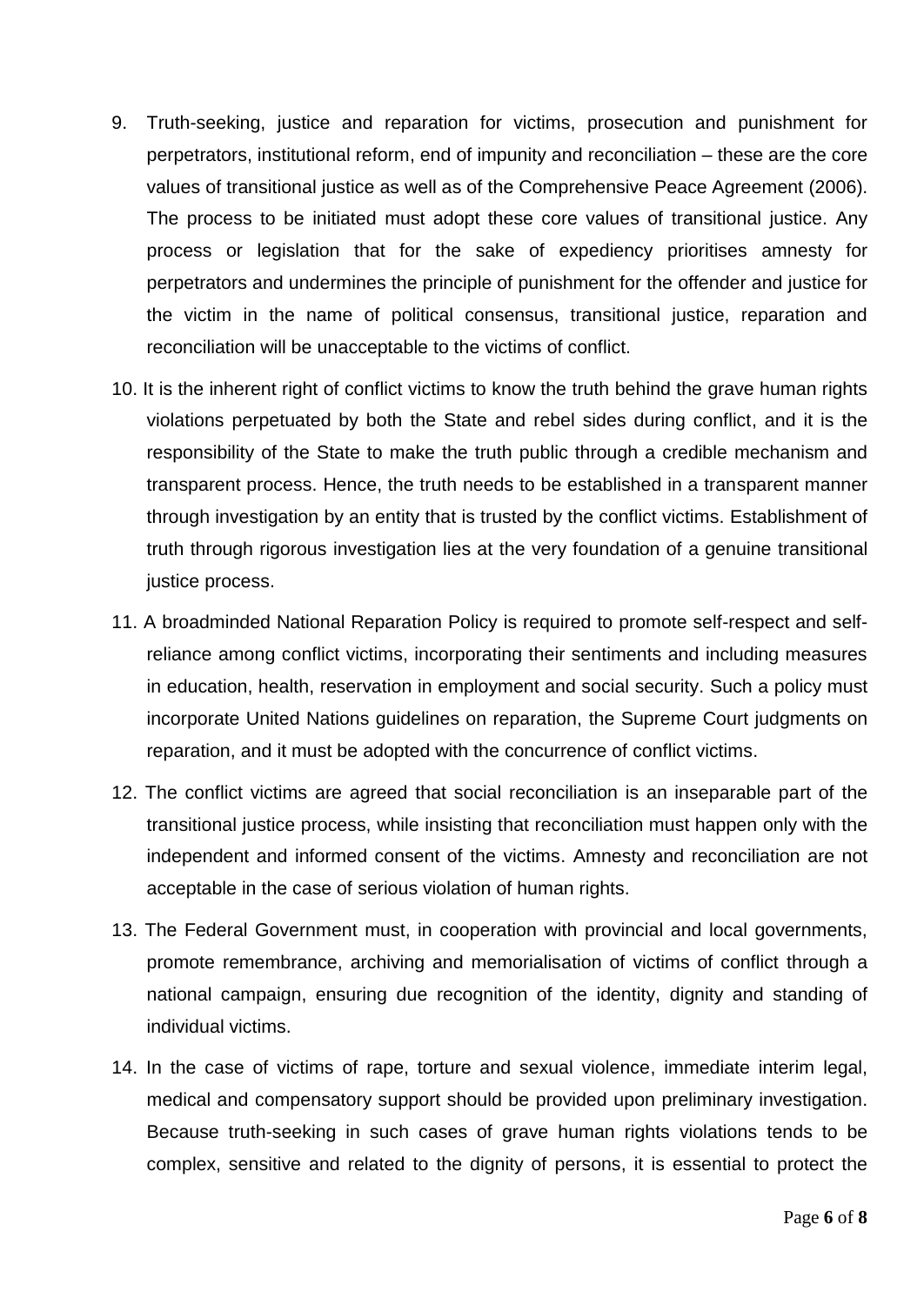social persona of victims during investigations through gender-friendly process and policies, language and terminology. The reparation and compensation process should include legal aid and psycho-social counseling. It is fundamental that victims of grave human rights violations of this category receive justice and that the perpetrators are punished.

- 15. Article 5.2.3 of the CPA states: "*Both sides agree to make public within 60 days of signing of the Agreement information about the real name, surname and address of the persons 'disappeared' or killed during war and to inform the families accordingly."* This provision of the Agreement is yet to be implemented, and conflict victims demand implementation and also that the status of disappeared persons be made public immediately. Given that there have been hindrances in transferring property from the name of disappeared persons to that of the inheritors, causing great financial, familial and mental distress, the Government of Nepal is urged to immediately take interim measures for the transfer of property from the name of a disappeared persons to the rightful heirs.
- 16. Article 5.1.8 of the CPA provides: "*Both sides express an understanding to create a record of government, public and private buildings, land and other properties that have been taken over, locked or otherwise sealed and to return them immediately."* The conflict victims call upon the Government of Nepal, the then insurgents and security agencies to immediately coordinate with provincial and local governments to restore properties that are yet to be returned, by implementing the various decisions of Government of Nepal on the matter as well as decisions of the Supreme Court. The conflict era loss of property through arson or blasts should be evaluated and the owners compensated.
- 17. The personnel from security agencies, civil services, teachers and other public employees victimised by the armed conflict and their families should be brought into the stream of transitional justice, including justice and reparations.
- 18. The Government of Nepal must take full responsibility for children who lost their guardians during the armed conflict, and ensure access to higher education as well as psychosocial counseling for children victimised or otherwise affected by the conflict.
- 19. The Government of Nepal must provide medical treatment to those who were disabled or injured during the armed conflict, ensuring their livelihood through allowances.